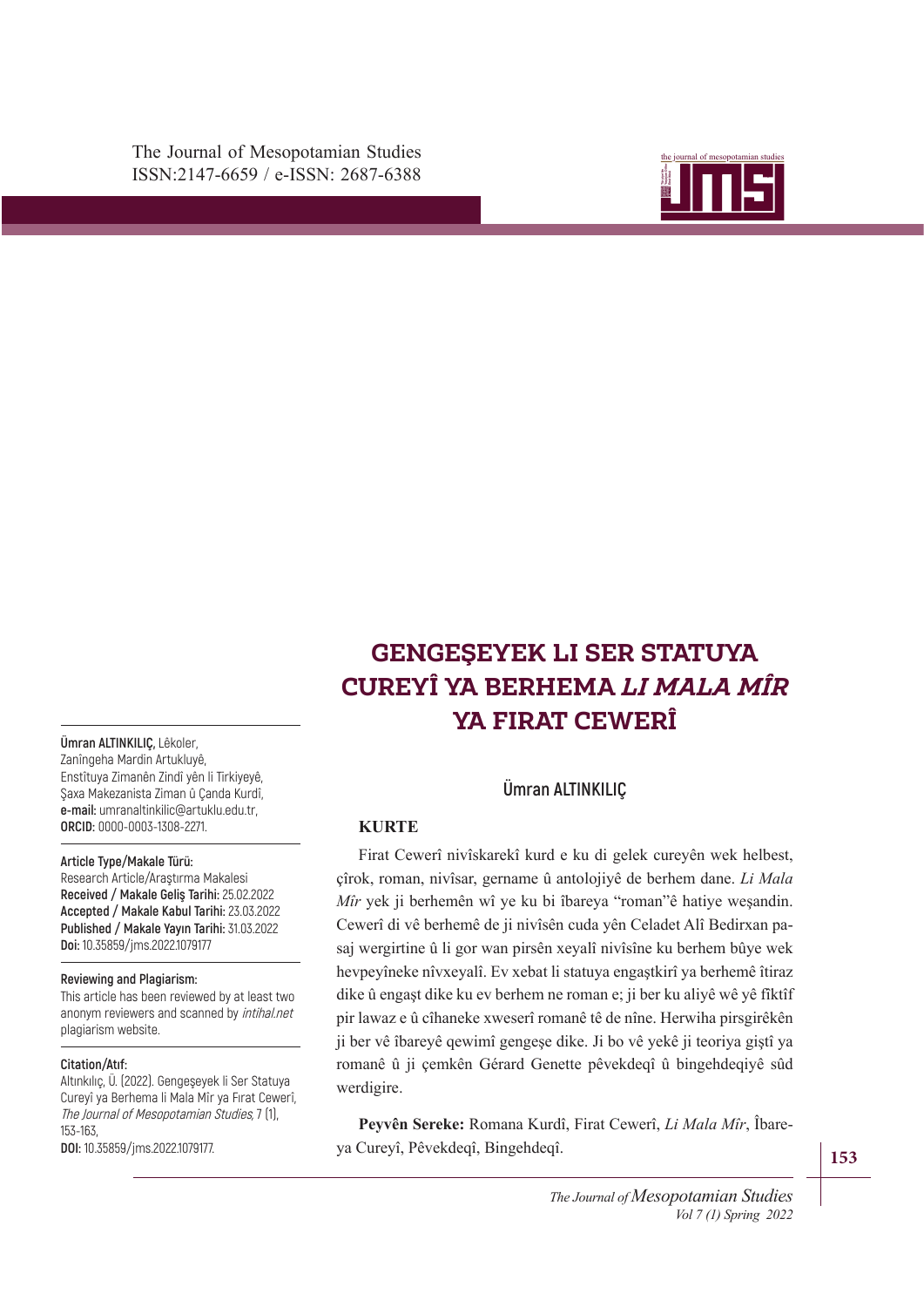### **Firat Cewerî'nin** *Li Mala Mîr* **Eserinin Türsel Statüsü Üzerine Bir Tartışma**

#### **ÖZ**

Firat Cewerî, şiir, öykü, roman, deneme, gezi kitabı ve antoloji gibi pek çok türde eserler vermiş bir kürt yazardır. *Li Mala Mîr* adlı eseri Cewerî'nin "roman" ibaresiyle yayınlanmış eserlerindendir. Cewerî bu eserinde Celadet Alî Bedirxan'ın farklı yazılarından pasajlar alıp onlara uygun hayali sorular sormuş, Bedirxan ile bir nevi hayali bir röportaj yapmıştır. Bu makale eserin kurgu yönünün çok zayıf olduğu ve eserde romana özgü bir dünyanın bulunmadığı gerekçeleriyle, eserin iddia edilmiş statüsüne itiraz etmekte ve eserin bir roman olmadığını iddia etmektedir. Makale ayrıca bu türsel ibarenin doğurduğu sorunları tartışmaktadır. Makale bunun için genel roman teorisinden ve Gérard Genette'in yanmetinsellik ve önmetinsellik kavramlarından yararlanmaktadır.

**Anahtar Sözcükler:** Kürtçe Roman, Firat Cewerî, *Li Mala Mîr*, Türsel İbare, Yanmetinsellik, Önmetinsellik.

#### **A Discussion on the Generic Status of** *Li Mala Mîr* **by Firat Cewerî**

#### **ABSTRACT**

Firat Cewerî is a Kurdish author who has produced works in several genres such as poetry, short stories, novels, essays, travel books and anthologies. *Li Mala Mîr* is one of Cewerî's works published as a "novel". In this work, Cewerî has taken excerpts from different writings of Celadet Alî Bedirxan and asked appropriate imaginary questions, and made a kind of imaginary interview with Bedirxan. This paper objects to the alleged status of the work and claims that the work is not a novel, on the grounds that the fictional aspect of the work is very weak and that there is no novel-specific world in it. The paper also discusses the problems posed by this genre indication. For this purpose, the paper draws upon the general theory of the novel and Gérard Genette's concepts of paratextuality and architextuality.

**Keywords:** Kurdish novel, Firat Cewerî, *Li Mala Mîr*, Genre Indication, Paratextuality, Architextuality.

#### **EXTENDED SUMMARY**

In Gérard Genette's theory of transtextuality, generic indications, titles, subtitles, forewords, afterwords of a book, the author's biography in the book, and the author's name or pseudonym are paratexts. Architextuality, on the other hand, includes transtextual elements such as types of discourse, modes of enunciation, literary genres. The genre indication, which is a paratext, declares the generic status of a book, that is, its architextual ties, but readers, critics or the public may object to it. There are examples of this in the history of literature. In this context, this paper also objects to the term "novel" in Firat Cewerî's book *Li Mala Mîr* and claims that it is not a novel. The reason for this is that the fictional aspect of the work is very weak and there is no novel-specific world in the work. In this work, Cewerî has taken excerpts from different writings of Celadet Alî Bedirxan and asked appropriate imaginary questions, and made a kind of imaginary montage interview with Bedirxan. In the previous

**154**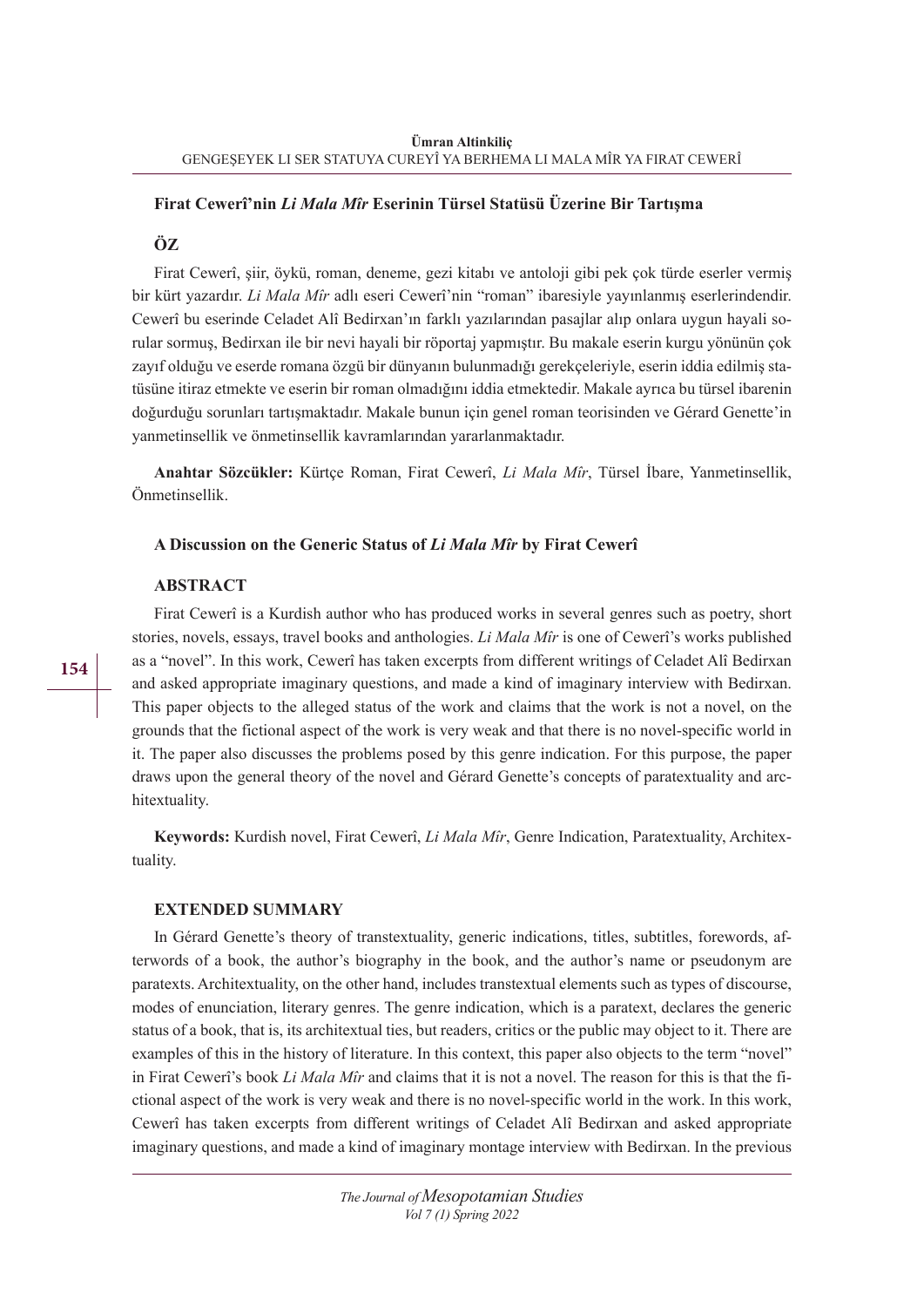**Ümran Altinkiliç** GENGEŞEYEK LI SER STATUYA CUREYÎ YA BERHEMA LI MALA MÎR YA FIRAT CEWERÎ

edition of the book published by Nûdem (1998), the genre was specified as "dialogue", but in the edition published by Avesta (2015), it was specified as "novel". In fact, there is an indecision among the publishers who report the genre of this book as a novel, and this has led to some contradictions and oddities. For example, in the biography of the author's other books published by the same publishing house, the work in question is older than the others, but it is not counted among the author's novels. In addition, while the phrase "novel" is not used again in the back cover, which is a paratext in his other novels published by the same publishing house, it is used in this work and it is said: "Cewerî is the guest of Rewşen Xanim in this book, which is knitted with a modern novel form, and enters into a deep and versatile dilogue with Celadet Ali Bedirxan." In fact, this is like an admission that the genre of the book is not a novel, but despite this, the genre of the book has been reported as a novel. This is because the novel genre is the most prestigious and best-selling genre among other genres. Declaring the genre of the book as a novel with the intention of selling more brings with it some ethical problems too. As it is known, genre indication is not a fictional text, but a functional paratext whose function is to inform the reader. Misinformation the reader in this way can be considered as an attitude towards deceiving the reader. For books with such ambiguous genre status, it may be better not to use the genre indication. As it is known, genre indication is not always a used paratext and in fact, it is not necessary.

### **Destpêk**

Firat Cewerî ji ber sebebên wek wê ku kovara *Hawar*ê ji bo xwîner û nivîserên kurd berdest kir û kovara *Nûdem*ê di demeke krîtîk de kir cihê geşedana ziman û edebiyata kurdî, sîmayekî giring ê çand û edebiyata kurdî ye. Cewerî nivîskarekî berhemdar e ku telîf û wergerandin di nav de zêdeyî sî berhemî ji qelema wî derketine. Ceweriyê ku bi romana xwe *Ez ê yekî bikujim*ê (2008) wek romannivîsekî bala xwîner û rexnegiran kişand ser xwe, xwedî pênc romanan e: *Payiza Dereng, Ez ê yekî bikujim*, *Lehî*, *Marîa melekek bû*, *Derza Dilê Min*. Lê berhema Cewerî ya bi navê *Li Mala Mîr* ku di çapên weşanên Nûdemê (1998) de bi îbareya "diyalog"ê hatibû weşandin, di çapên weşanên AVA û Avestayê (2015) de bi îbareya "roman"ê hatiye weşandin ku romanbûna vê berhemê cihê gumanê ye.

*Li Mala Mîr* ji sê beşan pêkhatî ye: "Prolog", beşa sereke û "Gotina dawî". "Prolog" û "Gotina dawî" her du bi tevahî bi qasî du rûpelan in û ji bo beşa sereke alîkar in; ya pêşî ji bo beşa sereke sehneyê amade dike, ya dawiyê derbarê wê de agahiyekê dide. Herçi beşa sereke ye hevpeyvîna nîvxeyalî ya Firat Cewerî ye bi Celadet Alî Bedirxan re. Bersivên Celadet ji nivîsên wî hatine berhevkirin, Cewerî li gor wan pirs amade kirine. Di "Gotina dawî" de ev yek wiha hatiye ravekirin: "Bersivên Celadet Alî Bedirxan hemû rast in û ji berhemên wî hatine girtin. Min ji bo amadekirina vê kitêbê hemû hejmarên Hawarê, hejmarên Ronahiyê, Nameya ji Mustefa Kemal re, Pirsgirêka Kurdî, Rojenotên Celadet Bedirxan tev dane û xwestiye portreyekî wî derxînim. Min zimanê Celadet Bedirxan mîna orjinalê hiştiye, lê min bi tenê "zman" bi awayê "ziman" nivîsandiye. Herçî Celadet Bedirxan e wî herdu awa jî bi kar anîne. Herweha min hin bersivên Celadet Bedirxan ji kitêbên wî yên bi tirkî wergerandine kurdî" (Cewerî, 2015: 119). Em dê pêşî bi kurtî behsa vê beşa sereke bikin.

Dema ku em li vê hevpeyvîna nîvxeyalî dinêrin, em dibînin ku pirs û bersiv bi xweşikî bi hev ve nehatine girêdan, di navbera wan de hevnegiriyên mentiqî hene. Bo nimûne Cewerî bi forma dema dahatî ji Celadet dipirse bê ka periyoda *Hawar*ê dê çawa be, ji vê pirsê wisa tê famkirin ku *Hawar* hîna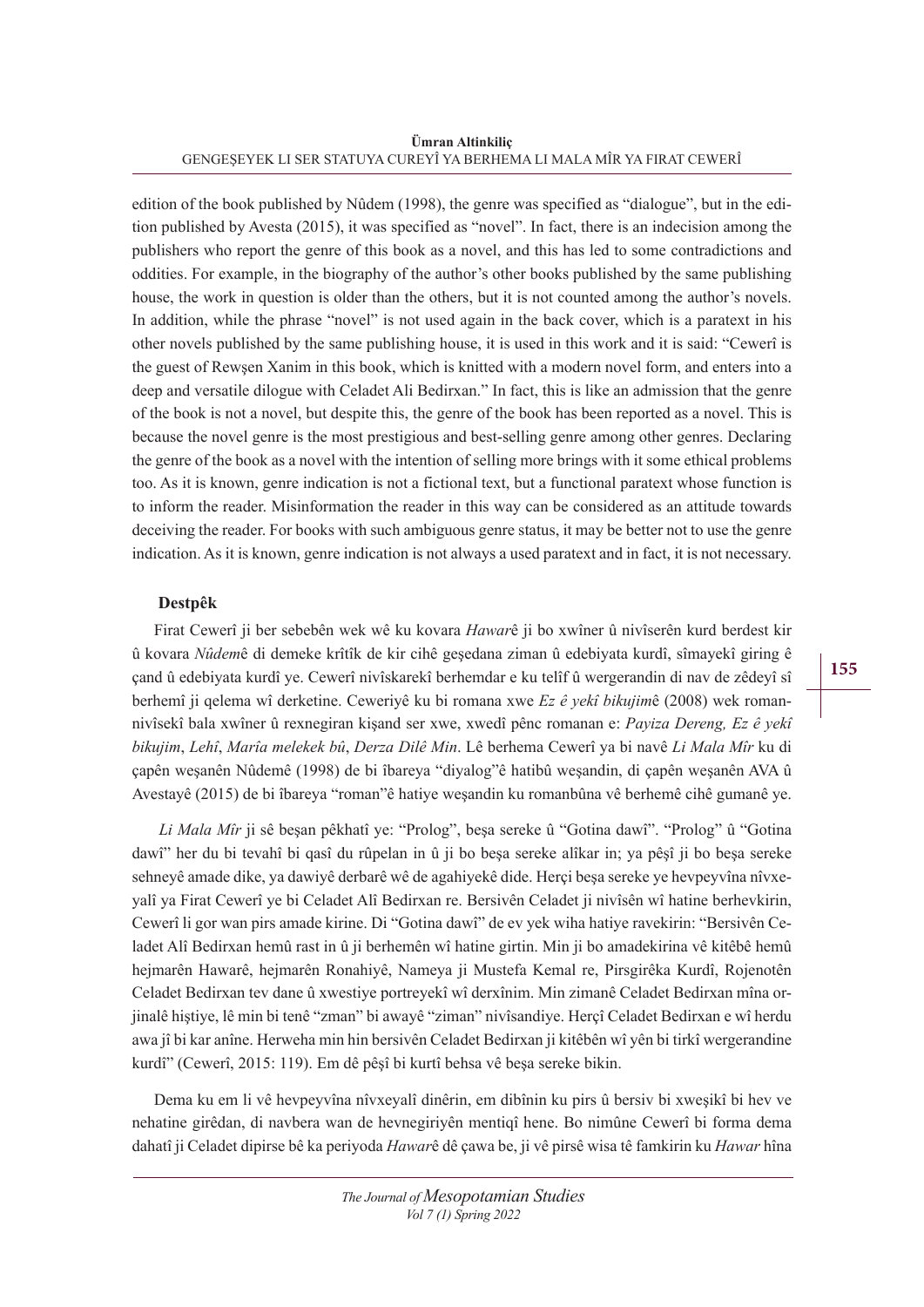**Ümran Altinkiliç** GENGEŞEYEK LI SER STATUYA CUREYÎ YA BERHEMA LI MALA MÎR YA FIRAT CEWERÎ

derneketiye. Lê piştî ku Celadet bersivê dide, îcarê jî Cewerî dipirse bê çima di weşandina *Hawar*ê de bêpergalî peyda bûne, ew li gor periyoda xwe nehatiye belavkirin. Ji vê jî tê famkirin ku *Hawar* belav bûye, qediyaye û pirs paşê ji Celadet tên kirin (Cewerî, 2015: 20). Hevnegiriyên wisa gelek in di berhemê de ku dema hevpeyvînê xumam dikin. Têkildarî vê yekê pirsgirêkeke din heye; Cewerî bi hin tiştên di *Hawar*ê de dizane û li ser wan ji Celadet re dibêje di *Hawar*ê de filan tişt hebû, lê bi hin tiştan jî nizane. Ji ber tevliheviya kronolojîk Ceweriyê ku pirsan dike, biryarê nade ka *Hawar* xwendiye yan nexwendiye. Carinan jî hem dizane hem jî dipirse. Bo nimûne li cihekî dibêje "min çîroka zilamê ku zimanek xelas kiribû ji te bihîstibû", lê di heman rûpelê de dipirse bê ka di dîrokê de nimûneyeke wisa heye ku zilamekî zimanek xelas kiribe (Cewerî, 2015: 29). Carinan jî ji ber ku Celadet ji carekê zêdetir behsa mijarekê kiriye, li gor wê heman pirs jî hatiye dubarekirin, wek wê pirsê bê ka kurdek dikare di çi qas demê de hînî xwendin û nivîsîna zimanê xwe bibe (Cewerî, 2015: 23, 34). Li aliyekî din jî ji bo xatrê amadekirina pirsan li gor deqên hazir, pirsine pir kawik hatine pirsîn, wekî vê diyalogê: "F.C.: Hawar çi ye? C.A.B.: Hawar dengê zanînê ye. F.C.: Zanîn çi ye? C.A.B.: Zanîn xwe nasîn e. F.C.: Xwenasîn?... C.A.B.: Xwe nasîn ji me re rêya felat û xweşiyê vedike. Her kesê ko xwe nas dike; dikare xwe bide nas kirin" (Cewerî, 2015: 17). Hin pirsên din jî mîna van hene ku jimara herfên alfabeya kurdî dipirse yan dipirse bê "em çi ne, navê welatê me çi ye." Tiştên bi vî rengî di hevpeyvînê de gelek in, lê belê mijara esasî ya vê xebatê ne naveroka naîf a beşa sereke bi serê xwe ye.

Ji ber ku em di vê xebatê de amaje bi termên pêvekdeqî û bingehdeqiyê ên Gérard Genette dikin, em dê di beşa "Pêveqdeqî û Bingehdeqî"yê de wan bi kurtî rave bikin; di binbeşa "Îbareya Cureyî" de li ser îbareya "romanê" ya li ser berheman bisekinin; di binbeşa "Prolog û Gotina dawî" de li ser beşa pêşî ya romanê ya bi navê "Prolog" û beşa dawî ya bi navê "Gotina dawî" bisekinin, nekokiyeke navbera wan destnîşan bikin û têkiliya wan bi beşa sereke re binirxînin; di binbeşa "Hewldana Pênasekirina Berhemê" de hewl bidin nîşan bidin bê ka çima zehmet e mirov berhema mewzûbehs wek roman bipejirîne û behsa nîqaşên vî warî yên di qada rexnegiriya kurdî de bikin; di beşa "Aliyê Etîk" de nîqaş bikin bê çima dema ku weşanxane îbareyeke cureyî li ser berhemekê bixin, dibe ku aliyekî etîk ê vê yekê hebe. Ev beş û binbeş hemû li ser pirsgirêka cureyê berhemê digihîjin hevdu, xala hevpar di wan de ev e.

### **1. Pêvekdeqî û Bingehdeqî**

Beriya Genette têkiliya berhemekê bi berhemên din re yanî danûstendina di navbera wan de bi çemka navdeqiyê hatiye ravekirin. Lê belê Genette bi boçûneke binyatger di vî warî de teoriyeke bi navê transtekstualîteyê ava dike ku têkiliyên navdeq bi tenê dibin binbeşeke wê. Mirov dikare transtekstualîteyê wek têkiliyên deqbuhur yan buhurdeqî wergerîne kurdî. Genette di bin banê vê serenavê de pênc kategoriyên deqbuhur diyar dike: navdeqî (întertekstualîte), serekdeqî (hîpertekstualîte), pêvekdeqî (paratekstualîte), bingehdeqî (arkîtekstualîte), bandeqî (metatekstualîte). Kategoriyên pêvekdeqî û bingehdeqiyê têkildarî vê xebatê ne.

Pêvekdeq wate deqên pêvek ew amraz û konvansiyonên lîmînal in ku navbeynkariya kitêbê û xwîneran dikin (Macksey, 1997: XVII). Hem hêmanên bi kitêbê ve (perîtekst) yên wek serenav, curenav, mexles, pêşgotin, spasî, jêrenot, paşgotin, xêz û hwd û hem hêmanên ne bi kitêbê ve (epîtekst) yên wek pêşnumayên kitêbê, reşenivîsên berî çapkirinê, nameyên nivîskêr ên derbarê wê de, hevpeyvînên wî yên li ser wê pêvekdeq in (Genette, 1997a: 3). Pêvekdeq di navbera kitêb, weşanxane, nivîskar û xwîneran de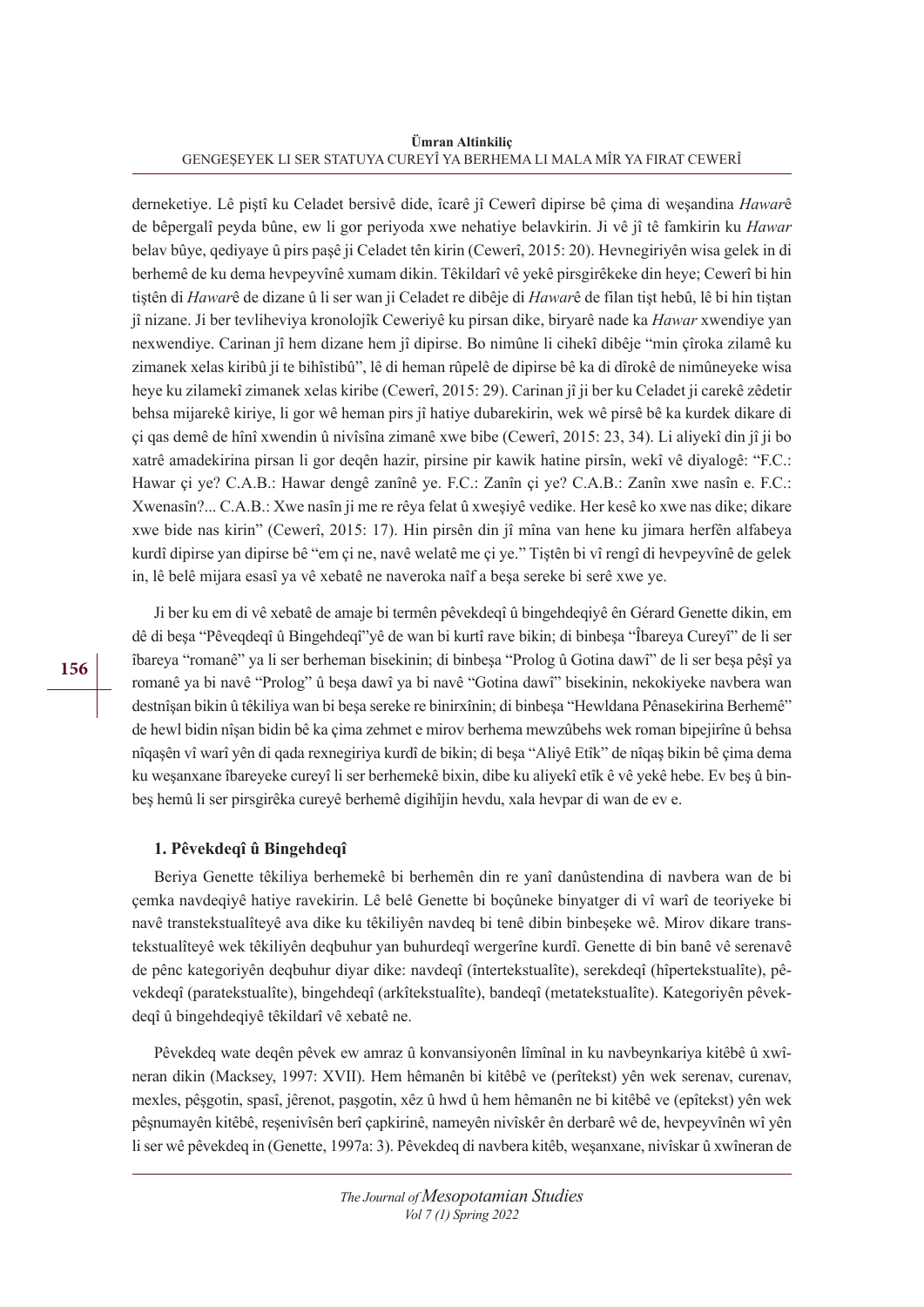navbeynkariyê dikin û karîgeriyê li wergirtin û vestendina deqa sereke dikin. Li vê derê pêvekdeqên ku em dê amaje pê bikin curenav yanî îbareya "roman"ê, jiyannameya Firat Cewerî û nivîsa paşbergê ye. Ji ber ku ev yekser bi kitêbê ve ne, mirov dikare wan wek deqên pêvekirî (perîtekst) jî bi nav bike.

Herçi bingehdeqî ye, ew "kategoriyên giştî û jêbuhur [transcendent] yên wek tîpên gotarê, modên peyvê [enunciation], cureyên edebî ne ku her deqeke tekane ji wan dertê" (Genette, 1997 a: 1). Genette di berhema xwe *The Architext*ê de bi temamî behsa cureyên edebiyat û hunerê dike. Ji Platon heta îro çi cure, li gor kîjan pîvanan (tematîk, modal, formal) hatine diyarkirin û çi pirsgirêk û aloziyên teoriyên di vî warî de hene, li ser wan disekine (Genette, 1992). Genette hewl dide di warê diyarkerên cureyên edebî de bingehinan peyda bike ku temamê sîstema edebiyatê li ser wan be. Lewma mirov dikare bibêje bingehdeqî ew têkilî ne ku deqekê bi cureyekî ve girê didin. Lêkolîna bingehdeqiyê lêkolîna tesbîtkirina cureyê deqekê ye, vedozîna wan têkiliyan e ku deqê bi tora bingehdeqiyê ve girê dide ku deq maneya xwe ji wê torê distîne.

# **1.1. Îbareya Cureyî**

Kiryara diyarkirina cureyên edebî diyardeyeke kevn û encama wê yekê ye ku mirov dixwaze hemû bûnewerên derdora xwe bi nav bike, pênase û kategorîze bike. Îbareyên ku cureyan diyar dikin, aliyekî vê kiryara binavkirinê ye. Bikaranîna îbareyên cureyan vedigere heta serdema klasîk a yewnana antîk ku li wir her du cureyên sereke trajedî û komedî bûn. Lê belê ev nayê wê maneyê ku ev îbare di dîroka huner û edebiyatê de her tim pir giring bûn. Li gor ku Genette radigihîne di romanên Balzac, Stendhal, Flaubert, Dumas, Goncourtan, Zola, Huysmans, Gobineau, Barbey, Dickens, Dostoyevskî, Tolstoy, James, Barrés û Anatole France de îbareyên serbixwe yên cureyî tunebûn, hetta Balzac ev îbare red kiriye. Lê belê Balzac ne tê de ev nayê wê maneyê ku van nivîskaran berhemên xwe roman nehesibandine, lewma îbareya serbixwe tunebe jî di deqên pêvekirî yên din yên wek pêşgotin, epîgraf û lîsteya berhemên nivîskar de gelek caran cureyê wan hatiye diyarkirin. Berî wê demê îstisnayên wek Almanyayê hebin jî, bi giştî di serê sedsala bîstan de û bi taybetî bi salên 1920î re stêrka îbareya "roman"ê hilhatiye û geş bûye (Genette, 1997b: 96-7).

Bingehdeqiya kitêbekê yanî statuya wê ya cureyî bi piranî bi pêvekdeqekê tê diyarkirin ku ew curenav e. Genette dibêje deq bi xwe bi statuya xwe nizane yan wê ranagihîne, roman bi xwe, xwe wek roman pênase nake. Diyarkirina statuya cureyî ya deqê karê xwîner û rexnegiran yan gel e. Ew dikarin wê statuyê red bikin ku pêvekdeq ji bo deqê engaşt dike (Genette, 1997 a: 4). Di dîroka edebiyatê mînakên vê diyardeyê hene. Genett radigihîne ku ji berhemên wek *Le Cid*ê "trajedî" heta *Henri Matisseê* "roman", îbareyên cureyî hene ku ji bo xwîneran bûne cihê gumanê (Genette, 1997b: 95). Di vê çarçoveyê de romanbûna *Li Mala Mîr* jî ji bo me cihê guman û lêpirsînê ye.

# **2. Analîza Berhemê**

# **2.1. "Prolog" û "Gotina dawî"**

Di beşa "Prolog"ê ya kitêbê de hatiye nivîsîn ku Cewerî demekê ji Swêdê çûye mala hevsera Celadet Alî Bedirxan, Rewşen Bedirxanê ku li bajarê Banisayê yê Sûriyeyê bûye. Bi Rewşen Xanimê re li ser Celadetî, *Hawar*ê û gelek meseleyên din ên derbarê kurdan û kurdî de dipeyivin. Paşê Rewşen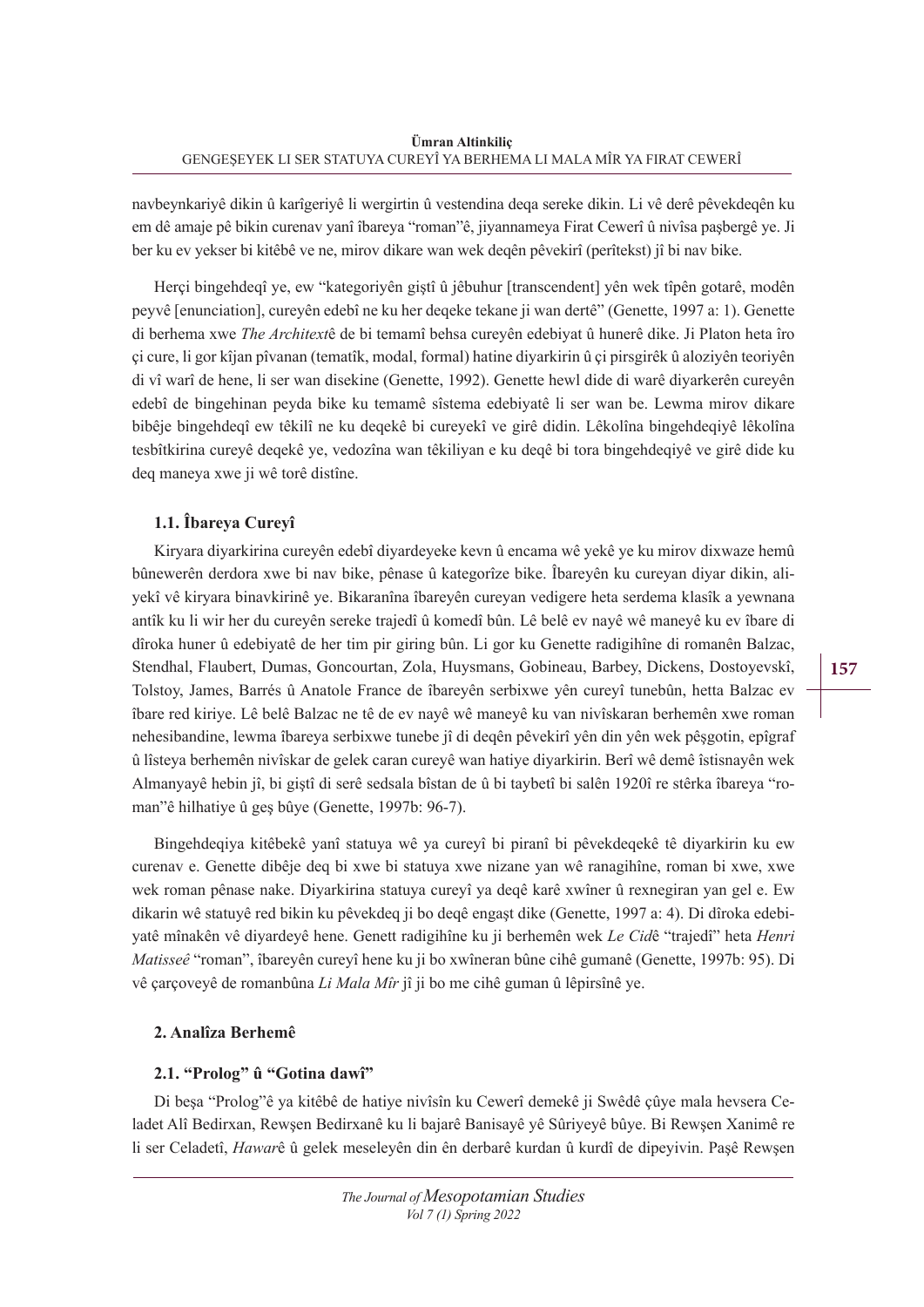**Ümran Altinkiliç** GENGEŞEYEK LI SER STATUYA CUREYÎ YA BERHEMA LI MALA MÎR YA FIRAT CEWERÎ

xanim du albûmên fotoyan tîne da ku jê re behsa wan bike, piştî wê Cewerî dikeve nav nivînan û radikeve. Heta vir her tişt rasteqîne dixuyê. Lê dema ku Cewerî di xew re diçe, aliyê fîktîf ê berhemê dest pê dike. Kesek li derî dixe û diyar dibe ku ew Celadet e. Piştî ku ew û Cewerî li hal û hewalên hevdu dipirsin, Cewerî dest pê dike pirsan jê dike û hevpeyvînekê dikin. Cewerî ji mijarên li ser kurdî heta yên siyasî di gelek waran de pirsan ji Celadet dike. Di dawiya berhemê de em dixwînin ku Rewşen Xanim Cewerî ji xew radike da ku taştê bixwe. Li wir eşkere dibe ku ev hevpeyvîn xewna Cewerî ye. Hevpeyvîn xeyalî be jî, heta wê beşê xwîner bawer dike ku bi rastî jî Cewerî çûye mala Rewşen Xanimê, lê di wê de êdî ev yek jî dibe cihê gumanê: "Min di ser taştê de bi kelecan ji Rewşen Xanimê re behsa xewna xwe kir. Pirs û bersivên hevpeyvînê di niqte û bêhnokan di bîra min de bûn. Gava min ev hevpeyvîna ha derbasî ser kaxezê kir û da Rewşen Xanimê, ew ecêbmayî ma, wê bi çavên xwe bawer nekir" (Cewerî, 2015: 117). Li vir êdî mirov fam dike ku ev rûdan xeyalî ne, ji ber ku ne mimkun e temamê hevpeyvînê di bîra Cewerî de bimîne û Rewşen xanîm jî li vê yekê biheyire.' Di dawiya berhemê de em ji beşa "Gotina dawî" fam dikin ku hemû bersivên Celadet rasteqîne ne, Cewerî ew ji nivîsar û kitêbên wî berhev kirine û li gor wan pirs arasteyî wî kirine.2

Di "Gotina dawî" de em dixwînin ku kesek bi cînava kesê yekem dipeyive. Li vir mirov fam dike ku ev Firat Ceweriyê rasteqîne ye, ew mirovê bi goşt û hestî ye; ne Firat Ceweriyê xeyalî ye ku di kitêba behskirî de bi Celadet re hevpeyvînê dike. Lê belê Firat Ceweriyê di "Prologê" de yê fîktîf e. Ji ber ku "Prolog" û "Gotina dawî" xwedî heman statuyê ne, mirov hêvî dike di navbera wan de hevgiriyek hebe, lê du Firat Cewerî li nav hev ketine. Ji ber ku "Prolog" bûye cihê gumanê û rengekî fîktîf wergirtiye, guman çêdibe ku "Gotina dawî" jî fîktîf be. Lê ew ne fîktîf e ji ber ku mimkun e em wê piştrast bikin; bi rastî jî bersivên Celadet ji nivîsên wî hatine derxistin. Di çapa Nûdemê de beşa dawî wek beşekê xuya nake; deqeke pêvekirî ye ku li aliyê hundir ê paşbergê hatiye dayîn, lê di çapa Avestayê de ew jî bûye beşeke kitêbê û vê yekê bi "Prologê" re nekokiyek derxistiye. Têkiliya vê bi pirsgirêka cureyê berhemê re ew e ku ji bo xatrê ku bêtir bişibe romanekê, weşanxaneyê pêvekdeqeke çapên berê di çapa nû de kiriye beşeke berhemê. Helbet heger berhem romaneke postmodernîst bûya ku vegêrê nivîskar di berhemê de bûya, ev diyarde dê cuda bihata hilsengandin, lê ji bo vê berhemê ev yek nekokiyek e.

#### **2.2. Hewldana Pênasekirina Berhemê**

Ji Mîxaîl Baxtîn bi vir de hatiye qebûlkirin ku roman xwedî wê taybetmendiyê ye ku hem cureyên din ên edebî û ne-edebî di binyata xwe de bi cih bike hem bi awayên curbicur xwe nû bike. Baxtîn romanê dide ber cureyên din û diyar dike ku qalibên cureyên din hişk bûne û ew temam bûne; lê roman tekane cure ye ku temam nebûye, pêşketina wê dewam e û em nikarin hemû derfetên wê yên plastîk

<sup>1</sup> Nivîskar li vê derê bi destê xwe zirar daye berhemê. Ji ber ku ev engaşta ku hevpeyvîna di xewnê de herf bi herf veguhastiye ser kaxezê û Rewşen Xanim jî lê heyiriye, wek jesteke otantîk bixuyê jî, di eslê xwe de zirarê dide otantîkiya peymannameya navbera xwîner û berhemê. Bi tenê ev yek hatibûya dayîn ku Rewşen Xanim Cewerî ji xew radike, xwîneran dê fam bikira ku ev tev xewna wî ye. Helbet xwîner dizanin ku tiştên ew dixwînin, ne rasteqîne ne û bi vê zanînê dixwînin, yanî hêvî nakin ku tiştên di berhemê de qewimî belgekirî bin. Lê ev engaşta ku di jiyana rastîn de ne mimkun e, zirarê dide jiyana fîksiyonê jî. Divê nivîskar hinek tiştan ji xwîneran re bihêlin. Dema ku berevajî vê yekê bi awayekî naîf agahiyinan didin, zirarê didin edebiyatê. Helbet dibe ku ev yek li gor deqan biguhere. Mesela deqek hebe ku nivîskarê wê berdewam tê de bi xwîneran re bilîze, ev kirin dê lê bê. Lê li vê deqa behskirî nehatiye.

<sup>2</sup> Nivîskar dîsa bi xwe nikare û agahiyan dide. Vedîtina vê yekê ji xwîneran re hiştibûya, hem xwîner dê çalaktir bûna hem jî ev epîlog dê bi "prolog"ê re nekok nebûbûya.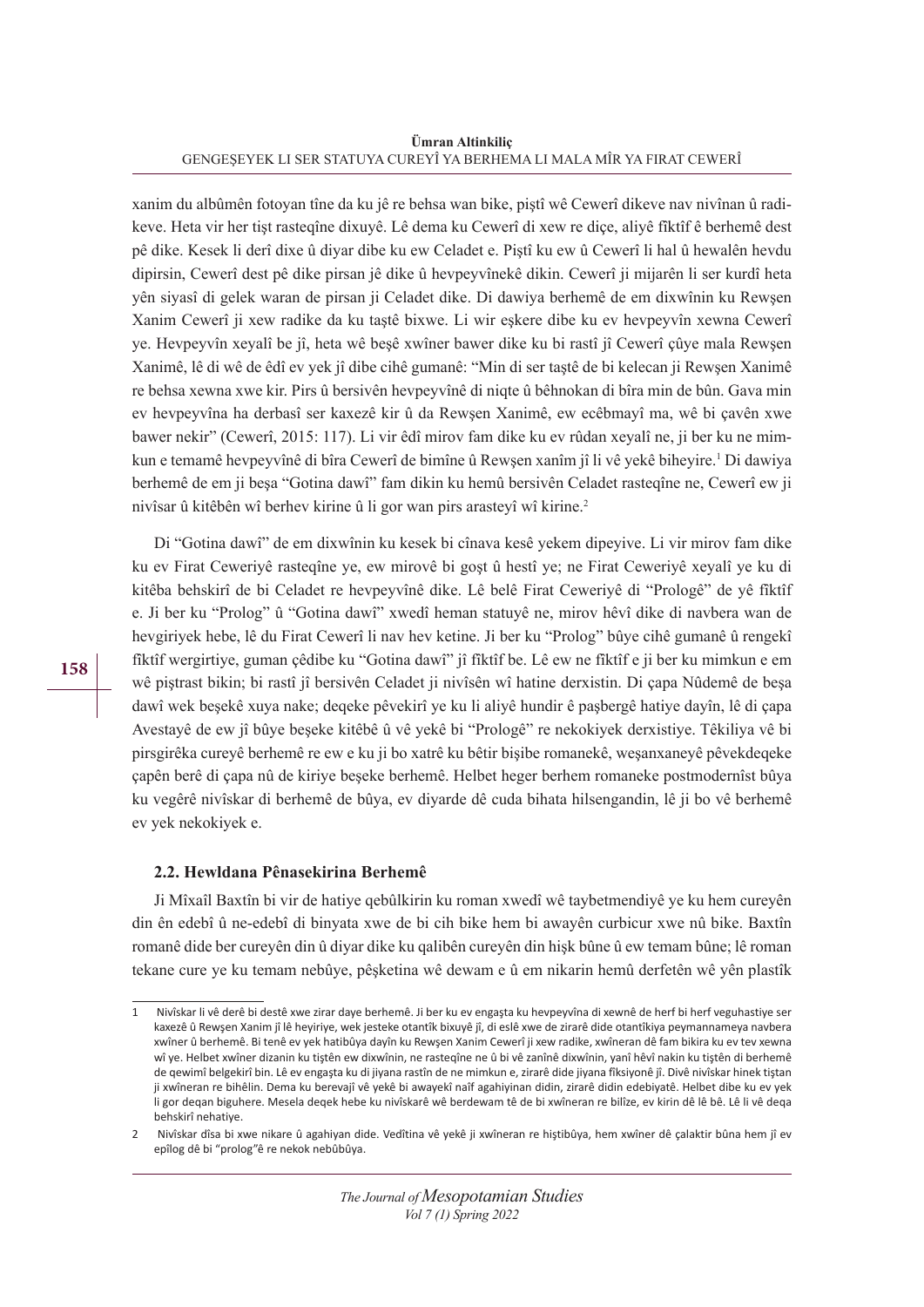texmîn bikin (Bakhtin, 1981: 3). Gelo em ji vê perspektîfê li ser mijarê bifikirin û berê xwe bidin deqê, em dikarin romanekê di *Li Mala Mîr* de bibînin?

Dema ku em li lîteraturê dinêrin bê ka rexneya edebî di romanekê de li çi digere, em dibînin ku boçûna realîst a qebûlên mîmetîk di romanekê de li hêmanên wek bûyersazî, karakter û sayesandinê digere. Nerîta li dû Henry James li taybetiyên wek riwangeh, paradoks, sembol û tensiyonê digere ku ev poetîka ji objeyên îmîtasyonê bêtir amrazên pêşkêşkirinê dupat dike (Childs û Fowler, 2006: 158). Boçûna postmodernîst taybetiyên wek metafîksiyonê derdixe pêş. Dema ku mirov hinekî zorê bidiyê, dibe ku ji van her sê boçûnan li gor qebûlên mîmetîk romaneke sist û lawaz ji vê berhemê derxe. Şayesandina mala Rewşenê pir bi kêmî tê de heye. Bûyersaziyeke qels û karakter tê de hene: Karakterekî bi navê Firat Cewerî diçe mala karaktereke bi navê Rewşen Bedirxan. Piştî Cewerî radikeve, di xewna wî de karakterekî bi navê Celadet Alî Bedirxan ku mêrê Rewşenê ye û miriye, li derî dixe û karakterê bi navê Firat Cewerî bi wî re hevpeyvînekê dike. Dûre karaktera bi navê Rewşen, karakterê bi navê Firat ji xewê radike, Firat pê dihise ku di xewnê de ev hevpeyvîn kiriye. Dûre Firat vê hevpeyvînê vediguhêze ser kaxezê û Rewşen xanim bi vê yekê şaş dimîne. Dema ku em ji hêla hêmanên romanê li vê çîrokê binêrin em dibînin karakter, dem, cih û bûyer tê de hene. Belkî bûyer li vir wek hêmana herî lawaz xuya bike, lê çûna Cewerî bo mala Rewşenê, di xew re çûna wî, hişyarkirina wî û hwd ev tev di asteke mînîmal de bûyer in.

Dibe ku kesên ku îbareya "roman"ê li ser vê kitêbê xistiye jî wisa fikirîbin. Lê ev yek misoger nake ku berhem roman e. Di teoriya arkîtekstualîteyê de nerît yan hawizekî deqan heye ku deqa mewzûbehs jê hatiye (Mirenayat û Soofastaei, 2015: 536). Dema ku mirov li berhema mewzûbehs dinêre, cureyê gotarê ku yekser tê de xuya dibe hevpeyvîn e. Cewerî jî di nivîsareke xwe de nivîsiye "Gava ez li mala Rewşen Xanimê bûbûm mêvan, fikrek hat min, Mîr Celadet ket bîra min û min pê re, bi navê Li Mala Mîr hevpeyvîneke xeyalî çêkir. Hemû bersivên wî rast, hemû pirsên min çêkirî bûn" (Cewerî, 2019: 9). Lê belê ev ne romanek e ku bi awayê hevpeyvînî hatibe nivîsin, belkî mirov dikare bibêje hevpeyvîneke montaj a çêkirî ye. Çêdibê romanek bi awayê hevpeyvînê jî bê nivîsin ku pirs dê bi tenê amrazeke lawaz a pevgihandina beşan be ku di wê rewşê de mirov pirsan rake jî, roman dê li cihê xwe be, lê di vê berhemê de tiştekî wisa tuneye. Wekî din jî tê zanîn ku di edebiyatên curbicur de bi taybetî di sedsala nozdehan û serê sedsala bîstan de hevpeyvînên fîksiyonel hatine nivîsîn ku di wan de bi piranî heypeyvînên normal hatine parodîzekirin (Masschelein û yên din, 2014: 38), lê belê di berhema mewzûbehs de tiştekî wisa jî tuneye. Herwiha berhem ne romaneke wisa ye ku ji ber têkilheviya wê mirov nikaribe li ser vê yekê biryarê bide yan jî ne romanek e ku ji gotarên gelek cureyan bi awayekî sûd wergirtibe ku bi tenê etîketa "roman"ê karibe wan vegire. Em dizanin ku pratîkên wisa hene ku etîketa romanê ji ber kêrhatinê jî tê bikaranîn; deqeke fîktîf ku ne diyar be bê çi ye, roman e; lê li vê derê rewşeke wisa tuneye.

A rast aliyê fîktîf ê vê berhemê pir pir qels e ku mirov dikare bibêje tuneye; karakterê bi navê Cewerî diçe mala karaktera bi navê Rewşen, li wir di xew re diçe û xewnekê dibîne. Dibe ku mirov bifikire ku pevxistina hevpeyvînê fîktîf e. Dawiya dawî Cewerî ji nivîsên wî ew beş anîne û li dû hev danîne. Lê ku mirov bi vê riwangehê jî lê binêre, pirsgirêk çareser nabe. Mesela heger ev yek fîktîfiya berhemekê misoger bike, ferqa wê ji vê xebatê tuneye ku ew jî bi jêgirtinên ji berhemên cuda hatiye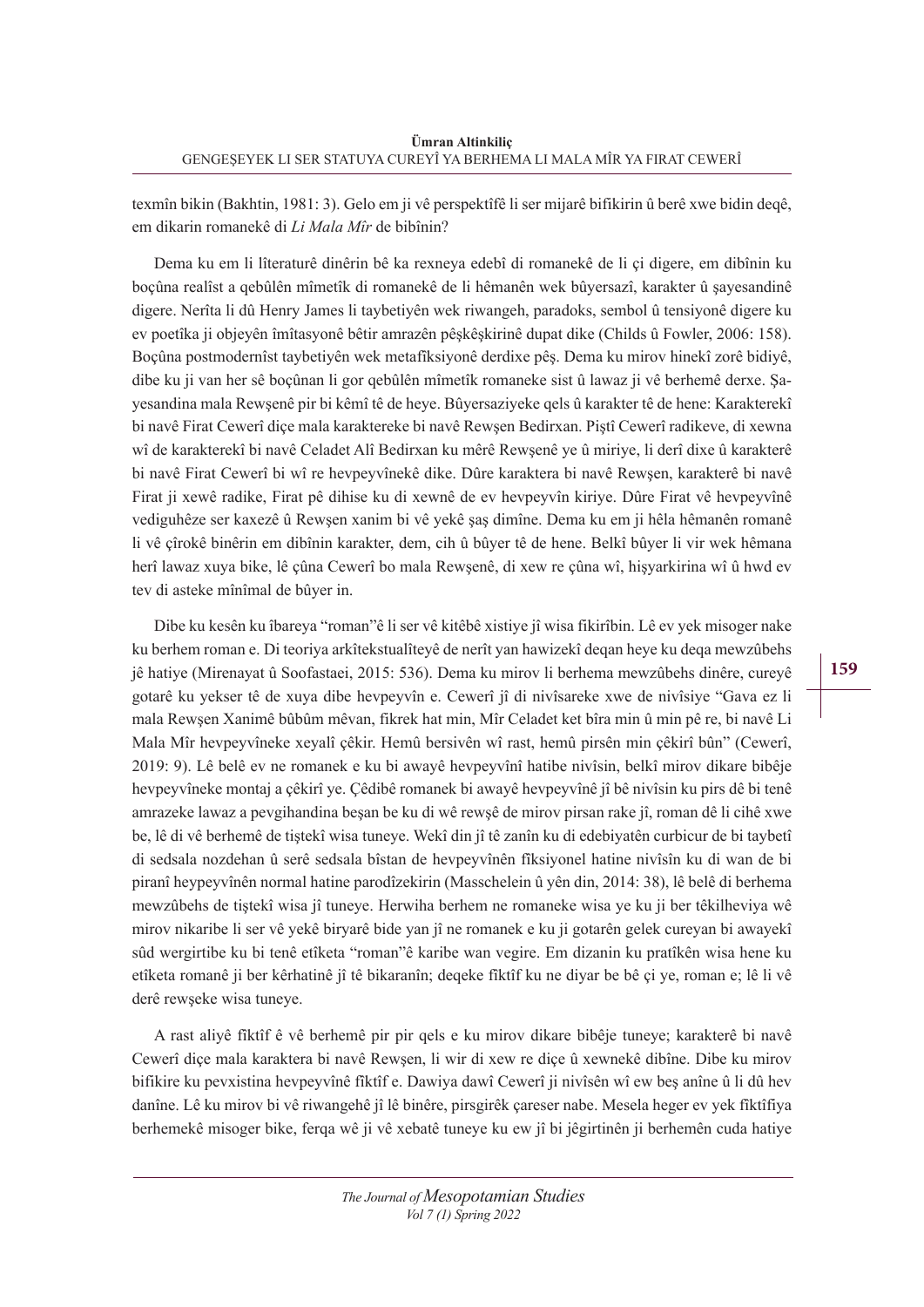**Ümran Altinkiliç** GENGEŞEYEK LI SER STATUYA CUREYÎ YA BERHEMA LI MALA MÎR YA FIRAT CEWERÎ

pevxistin, hetta ji ber ku şirove û lêzêdekirinên nivîskarê wê ji yên nivîskarê berhema behskirî bêtir in divê ji wê fîktîftir bê hesibandin. Lê meseleya romanê meseleya avakirina cîhanekê ye. Eco dibêje ji bo ku mirov romanekê binivîse, divê berî her tiştî ji xwe re cîhanekê ava bike ku heta bi detayên herî biçûk hatibe raxistin (Eco, 2000: 576). Çi qasê wê cîhanê ketibe romanê yan li derveyî wê mabe tiştekî din e, lê li paş her romanê cîhanek heye; çi dîmenek jê hatibe dayîn çi bi awayekî berfireh hatibe vegêran, çi bi awayekî kronolojîk hatibe behskirin çi kronolojî têk çûbe, çi xwîner li cem xwe temam bikin çi nivîskar gişî rave bike, çi gelek kes bipeyivin çi kesek tenê bipeyive, çi mekan û zemanekî şênber tê de xuya bike çi xuya neke, ew cîhan her li cem nivîskar avakirî ye. Belkî ev yek ji bo romanê ji fîksiyonbûna wê jî giringtir be, ji ber ku nivîskarek dikare bûyerine di jiyanê rastîn de li serê hinekan qewimî jî wek fîksiyon pêşkêş bike û dibe ku ji bo pişkînin û famkirina vê yekê di destê mirov de tiştek tunebe (wek wê ku yekî ji bûyeran ne serwext dîrokê wek çîrokê bixwîne). Tiştê ku di berhema mewzûbehs de kêm e, ev cîhan e. Lewma mirov nikare bibêje ku ev roman e, mirov pêjna cîhanekê li paş vê berhemê nake.

Di qada edebiyata kurdî de berê jî di vî warî de îtirazin çêbûne. Bo nimûne Lokman Polat li îbareya "roman"ê ya li ser kitêba Omer Faruk Baran a bi navê *Şeveke Îstismar* îtiraz dike. Bi dîtina wî ev deqeke zêde kurt e, "reşnivîsa çîrokekê" ye ku çênabe wek roman bê pênasekirin. Li gor wî nivîskar û weşanxane bi vê kiryarê romanê îstismar dikin û "henekên xwe" bi xwîneran dikin (Polat, 2021: 63-5). Remezan Alan jî di vî warî de hin îtirazan dike ku weşanxaneyên kurdî li gor kêfa xwe îbareya "roman"ê li ser hin berhemên kevin dixin. Bi dîtina wî weşanxane van "teserûfên keyfî û nerewa" ji ber du sedeman dikin: yek jê ew e ku roman cureyekî di rewacê de ye û ya din jî ji ber fantazmaya "daxwaza xuyakirinê" ye ku nîşan dide ku kurd jî di warê romanê de ne kêmî xelkê ne. Alan bi taybetî di çarçoveya berhemên wek *Le Xewma* ya Cemîl Seîb û *Le roi du Kurdistan* a K. A. Bedirxan û Adophe de Falgairolle de vê yekê gengeşe dike ku rehendeke vê fantazmayê dixwaze destpêka romana kurdî rakişîne dîrokeke kevin ku weşanxane ji bo xatrê vê fantazmayê anakronîzm û tevliheviyekê derdixin. Bo nimûne dema ku weşanxaneya Avestayê îbareya "roman"ê datîne ser *Le Xewma* ya Cemîl Saîb ya salên 1925-6an, hesabê wê yekê nake ku di nav kurdan de *Şivanê Kurmanca* ya Ereb Şemo wek romana kurdî ya pêşî hatiye qebûlkirin ku sala çapa wê 1935 e û bi vî awayî li gor xwe bi dîroka romana kurdî dilîze (Alan, 2021).<sup>3</sup> Lê belê *Li Mala Mîr* ne berhemeke kevn e ku guherînekê di dîroka romana kurdî de çêbike, naxwe li vir saîqa esasî ew e ku roman cureyekî di rewacê de ye. Dema ku Genette diyar dike ku îbareya cureyî "li gor serdemê" jî diguhere (Genette, 1997 b: 94) qesteke wî ji vê gotinê ew e ku pênaseyên cureyan yan navên wan bi demê re diguherin. Lê li vê derê karîgeriya serdemê ew e ku di vê serdemê de prestîja romanê ji cureyên din bêtir e û weku dîsa Genette diyar dike ew li her dera cîhanê ji cureyên din bêtir tê firotin (Genette, 1997 b: 97).

Di berhema Cewerî de rehendeke din jî heye ku wê ji van berhemên behskirî cuda dike; nivîskarên van berheman mirî ne, lê Cewerî sax e. Cewerî dikare îtiraz li vê îbareyê bike, lê belê nekiriye. Çêdibe mirov bifikire ku ev bêyî vîna Cewerî qewimiye û derfeta guhertinê ji destê wî filitiye, lê ne wisa ye;

<sup>3</sup> Alan di nivîsara behskirî de amajeyê bi *Şivanê Kurmanca* ya Ereb Şemo jî dike û dibêje "Li ser çapa resen, bi navê "roman"ê îbareyek tuneye. Lê weşanxaneya Lîsê jî mîna weşanxaneyên berê, bi heman fantazmayê peyva *roman*ê li ser danîbû" (Alan, 2021, s. 160). Di çarçoveya îtiraza Alanî de mirov li pratîkên berdest binêre dikare bibêje rewa ye ku mirov berhemeke berê bê îbareya romanê çapkirî ji nû ve bi wê îbareyê çap bike. Mînaka Balzac li holê ye ku wî bi qestî ev îbare bi kar neaniye, lê piştî wî li her dera cîhanê berhemên wî bi wê îbareyê tên çapkirin. Tiştê giring li vir ew e ku berhem li gor pîvanên romanê bên nirxandin; ev bi tena serê xwe ne pirsgirêk e ku weşanxaneyê bi serê xwe biryar dabe, divê mirov lê binêre bê ka biryar minasib e yan ne.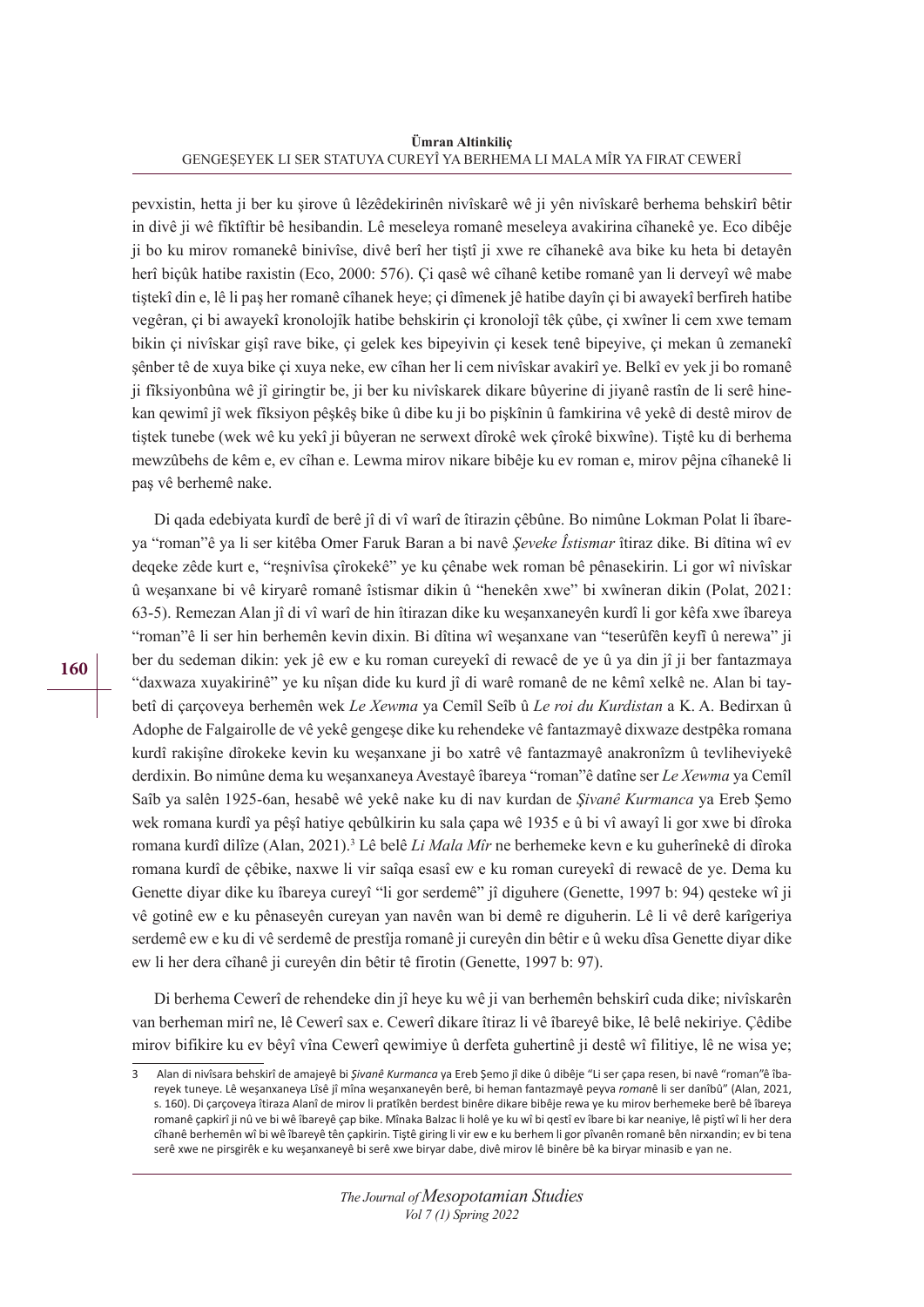ku wisa bûya, di çapa AVAyê de ew derfet ji destê wî filitîbûya jî, wî dikarî di çapa Avestayê de ev yek sererast bikira, lê sererast nekiriye û ew jî bûye şirîkê vê kirinê.

Ev çapa ku îbareya "roman"ê li ser heye ya weşanxaneya Avestayê ye, beriya wê weşanxaneya AVAyê4 jî bi heman îbareyê berhem çap kiriye. Lê li ser çapa weşanên Nûdemê ya bi navê *Li Mala Mîr Celadet Alî-Bedirxan* ku xwediyê weşanxaneyê Cewerî bi xwe bû, îbareya "diyalog"ê heye (Cewerî, 1998). A rast bi maneya durist ev ne diyalog e jî, ji ber ku bi tenê Cewerî pirsan dike û Celadet bersivan dide. Weku di kitêbê bi xwe de jî hatiye dirkandin, bêtir rengê hevpeyvînekê, reportajekê dide.<sup>5</sup> Vê berhemê di kitêbên nirxandina romanên kurdî de cih negirtiye. Bo nimûne di kitêba Parıltı û Galipê de di jiyannameya Firat Cewerî de ji bo cureyê wê "diyalog" hatiye nivîsîn (Parıltı & Galip, 2010: 99). Lokman Polat jî di nav nirxandin/danasînên romanên kurdî de cih nedaye vê berhemê ku li ser sed romanan nivîsiye (bin. Polat, 2014; 2019; 2021). Herwiha di bîbliyografyaya romanên kurdî ya herî dawî amadekirî jî de ev kitêb tuneye (Purçak, 2020).

Tiştê ecêb weşanxaneya Avestayê bi xwe di berhemên Cewerî yên din de di beşa jiyannameya wî de nivîsiye ku "Cewerî bi çar romanên xwe; *Payiza Dereng*, *Ez ê yekî bikujim*, *Lehî* û *Maria melekek bû* wek romannivîsekî girîng bal kişandiye ser xwe." Dema em vê jiyannameyê didin ber yên berhemên Cewerî yên ji weşanxaneyên din, em fam dikin ku ev jiyannameyeke hazir e ku ew bi xwe dişîne ji weşanxaneyan re. Bo nimûne di çapa *Lehî*yê de ku ji weşanên AVAyê derketiye heman jiyanname heye, lê ji ber ku wê çaxê jimara romanên wî hîn nebûye çar di wê de hatiye nivîsîn ku "bi her du romanên xwe; *Payiza Dereng* (2005) û *Ez ê yekî bikujim* (2008)…" (Cewerî, 2011). Bi gotina Genette ev deqa pêvekirî yanî jiyannameya Cewerî otografîk e, ne allografîk e. Deqên pêvekirî yên ji hêla nivîskêr bi xwe ve nivîsî otografîk in û yên ji hêla kesine din ve nivîsî allografîk in. Mirov ji vê yekê fam dike ku ne Cewerî, lê weşanxaneyan ev îbareya "roman"ê daniye ser berhema wî. Piştî AVAyê Avesta jî li ser heman rêyê çûye. Mirov dibîne ku li cem xebatkarên weşanxaneyê jî di mijara cureyê wê de dudiliyek heye. Derbirîneke di nivîsa paşbergê de balkêş e ku ew jî pêvekdeqek e: "Cewerî di vê kitêba ku bi forma romaneke modern de hatiye hûnandin, li mala Rewşen Xanimê dibe mêvan û bi Mîr Celadet Alî Bedirxan re dikeve diyalogeke kûr û piralî." Esasen ev wek mikurhatina li wê yekê ye ku cureyê berhemê ne roman e, li vir weku nivîskarê paşbergê dibêje "ev ne roman e, lê di forma romanê de ye", lê dîsa jî îbareya romanê li berhemê xistine.

### **3. Aliyê Etîk**

Vî zemanî bi piranî edebiyat êdî ne warek e ku bibe mijara etîkê. Lê dema ku mirov ji hêla xwîneran ve li ser meseleyê hûr dibe, mirov aliyekî etîk jî tê de dibîne. Îbareyên li ser kitêbekê têkiliyekê di navbera kitêbê û xwîneran de ava dike. Genette diyar dike ku vestendina [perception] cureyî heta dereceyeke giring rêberiya hêviyên xwîneran dike û wan diyar dike û lewma di wergirtina berhemê de jî diyarker e (Genette, 1997 a: 5). Dema ku li ser kitêbekê "roman" hatibe nivîsîn, ev yek ji hêla xwîneran ve rast tê qebûlkirin. Ji ber ku ev îbareya cureyî ne deqeke xeyalî ye, deqeke pêvekirî ye û fonksiyonel e ku fonksiyona wê agahdarkirin e. Heger weşanxane bi tenê ji ber ku navê "roman"ê bêtir balkêş û xwînerkêş e, vê îbareyê bi kar bîne da ku bêtir bifiroşe, ev yek dibe pirsgirêkeke etîk

<sup>4</sup> Ev çap di destê me de tuneye, lê di înternetê de pêşberga wê heye, li ser wê îbareya "roman"ê heye.

Lê pirs li gor bersivan hatine pirsîn, ne ku bersiv li gor pirsan hatine dayîn ku bi vî awayî mentiqa hevpeyvînê berevajî bûye.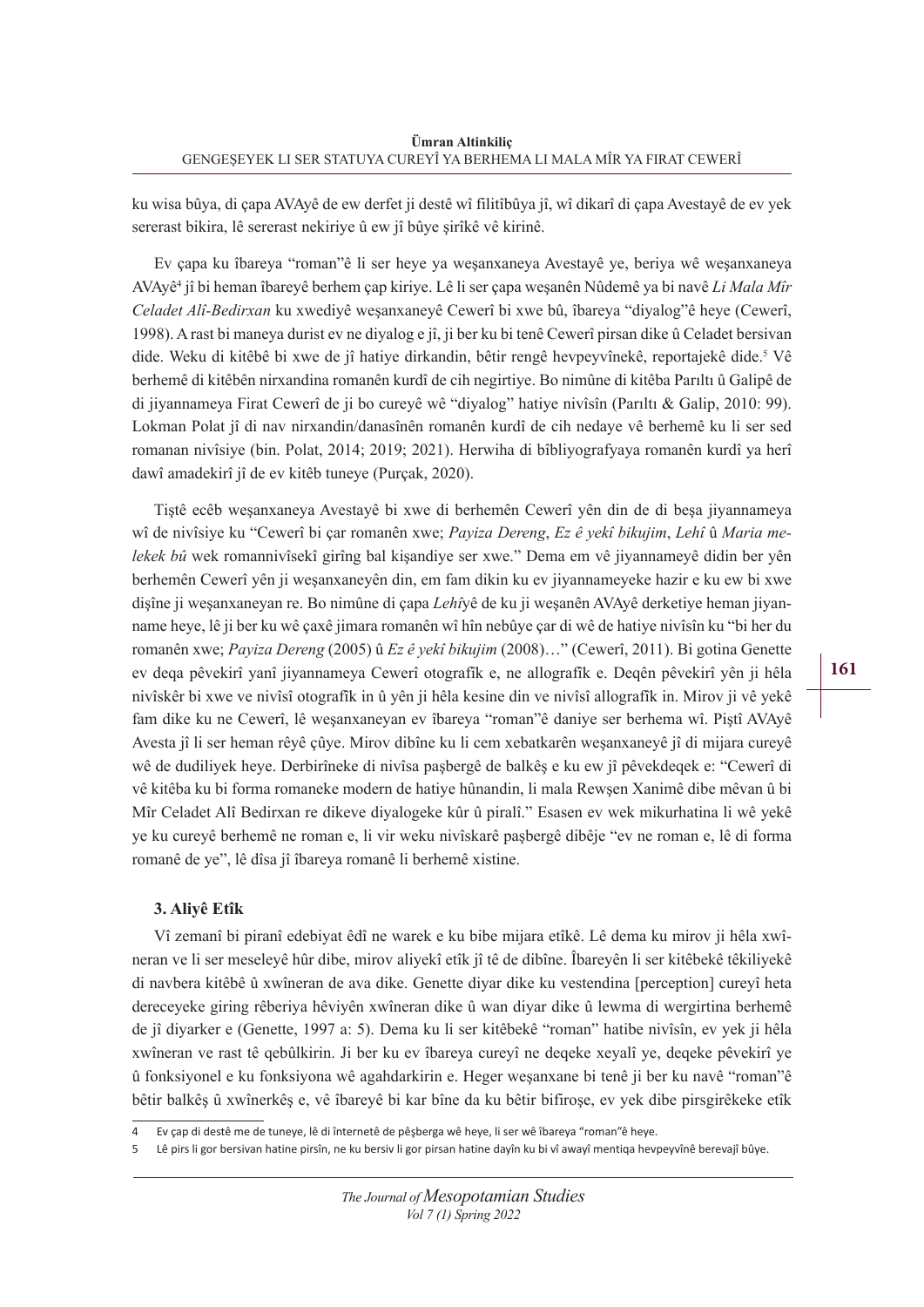jî. Weku Livingstone diyar dike cureyên cuda di navbera deqê û xwîneran de peymannameyên cuda saz dikin ku ev yek derbarê awayê danûstendinê de hêviyan çêdike (Livingstone, 1994: 252). Ji bo ku karîgeriya vê yekê dupat bike, Devitt nimûneya nameyê dide. Dema ku em zerfekê vedikin û dibînin ku ji şîrketeke ticarî hatiye em fam dikin ku ew dixwazin tiştekî bifiroşin me, lewma belkî nameyê nexwînin û bavêjin. Lê dema ku name ji hevalekî me hatibe, em têdigihîjin ku armanceke cuda heye, têkiliyeke cuda ya nivîser û xwîner heye û li gor wê tevdigerin (Devitt, 1993: 575).

Ji ber vê asoya hêviyan û mekanîzmayên karvedanê xwînerên ku ji bo îbareya "roman"ê, bi hêviya ku romanekê bixwînin kitêbê bikirin, lê piştî xwendinê bifikirin ku ew ne roman e, bivê nevê wê his bikin ku hatine xapandin. Helbet dibe ku hinek xwîner li ser hin romanan jî bifikirin ku ew ne roman in; lê heger şertên asgarî yên cureyî pêk hatibin yan berê manendên berhemê hebin, ev ne cihê pûtepêdanê ye. Di qada edebiyata kurdî de helwesteke wisa nedicihde zemanekî ji bo *Otobês*a Ciwanmerd Kulek peyda bûbû ku komeke xwendinê bi kiryareke protestoyî kitêb vegerandibû weşanxaneyê ji ber ku li gor wan ew ne roman bû (Diyarname, 2011). Lê berhema mijara vê nivîsê, ne berhemeke wisa ye ku ji ber bênavendî yan pirdengiyekê serê xwîneran tevlihev bike, ne berhemeke postmodernîst/azmûnî ye ku gelek caran wek "deq" yan "vegêran" pênasekirî ne, ku bi tenê xwînerên hînbûyî romanên realîst/ mîmetîk xwe xapandî his bikin. Bo nimûne Lokman Polat jî diyar kiriye ku *Otobês* ne roman e û hinceta wî ji bo vê yekê ew e ku wî tiştek jê fam nekiriye û diyar kiriye ku divê li şûna îbareya "roman"ê, "vegotin" hebûya (Polat, 2014: 294-9). Lê mînakên wê romanê di dîroka romanê de hene ku ev jî dike ku em bi hêsanî siruşta wê ya arkîtekstuel diyar bikin, feqet haya me ji romaneke bi rengê *Li Mala Mîr* tuneye. Weku Genette diyar dike hemû bincure, cure û bancure polên empîrîk in ku bi çavdêriya diyardeyên dîrokî hatine avakirin (Genette, 1992: 66). Dema ku mirov cureyê berhemekê diyar dike, li van polan dinêre û wê di yekê de bi cih dike. Ku di destê mirov de diyardeyên manend tunebin, mirov nikare bi hêsanî berhemekê di polekê de bi cih bike. Bi me ji ber vê yekê ji bo xwînerên ji her zewq û ecibandinê, dijwar e ku ev berhem roman xuya bike.

#### **Encam**

Nediyariya statuya vê berhemê yan gumana li ser îbareya "roman"ê rê li ber hin nekokî û rageşiyan vekiriye. Yek jê ew e tevî ku di rûpela serenavê de cureyê berhemê roman hatiye diyarkirin, di jiyannameyên nivîskêr ên di kitêbên heman weşanxaneyê de berhema navhatî di nav romanên wî de nehatiye jimartin. Ya din ew e ku Ceweriyê di "Prolog"ê de fîktîf e, lê yê di "Gotina dawî" de rasteqîne ye ku ev tişt ji ber wê yekê qewimiye ku pêvekdeqeke di çapên berê de di çapên nû de wek beşeke romanê hatiye dayîn da ku berhem bêtir dirûvê romanekê bide. Nediyariya statuya berhemê yan jî gumana li ser îbareya "roman"ê tensiyon û rageşiyeke din jî xistiye deqeke pêvekirî ku ew îfadeya paşbergê ye: "di forma romaneke modern de hatiye hûnandin." Dubarekirina îbareya "roman"ê di paşbergê de nîşan dide ku paşbergnivîs jî di vî warî de xwedî guman e. Peyva "form"ê jî vê guman û dudiliyê nîşan dide; weku bibêje "di forma romanê de ye, lê ne roman e." Bi biryara weşanxaneyan ku kitêbê wek roman ragihînin, ev nekokî û rageşî derketine holê. Karîgeriya herî xurt di vê biryarê de faktorên darayî ne, ne binyat û naveroka berhemê ye. Ev yek jî rê li ber pirsgirêkeke etîk vedike. Meyleke wisa li nav weşanxaneyên kurdî heye ku berheman wek "roman" etîket bikin. Belkî ji bo berhemên bi vî rengî rêya herî baş ew be ku bêyî îbareyeke cureyî bên çapkirin. Weku hat behskirin îbareya cureyî